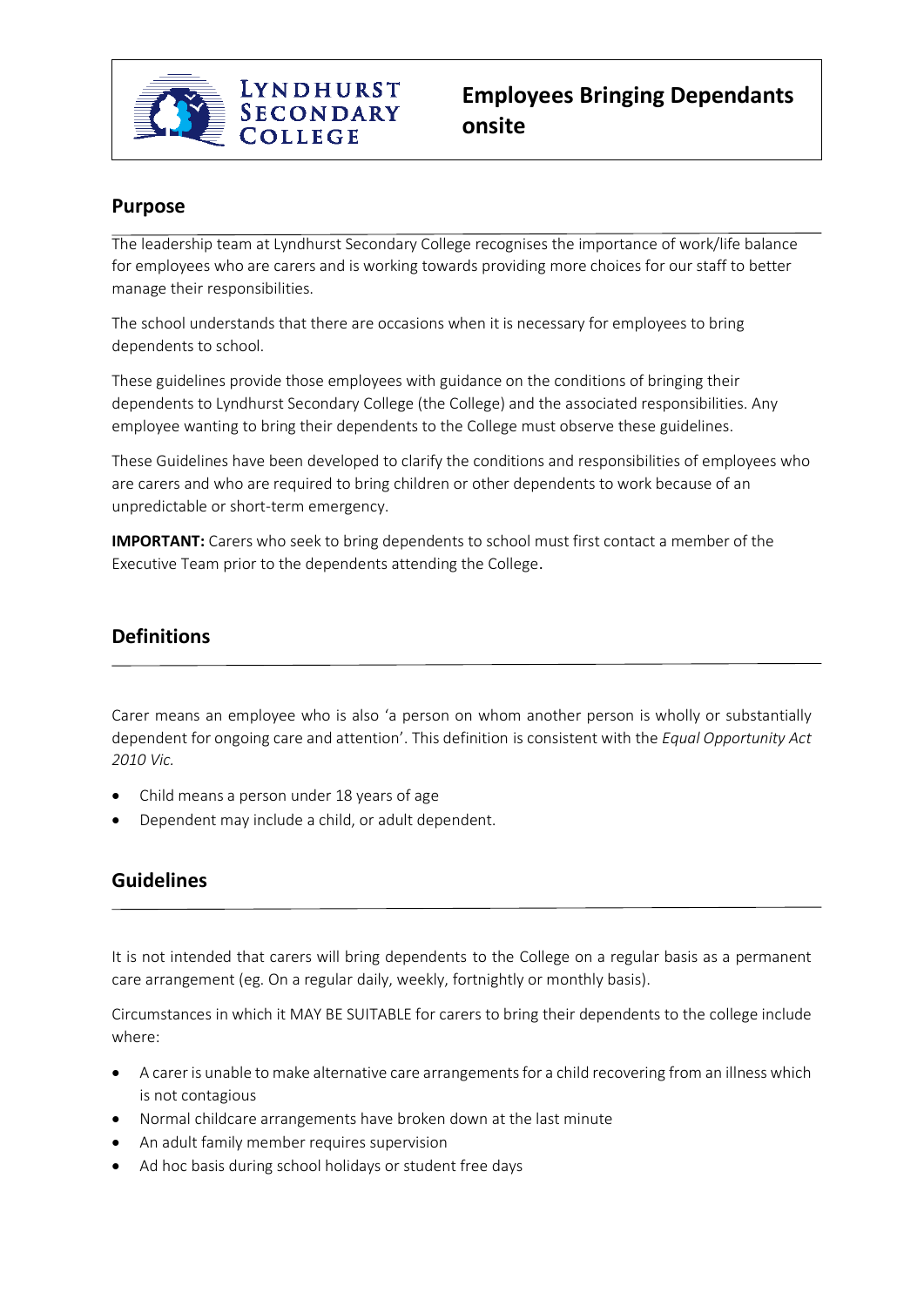

- Before school and after school hours
- During employee break periods

Cases in which it IS NOT SUITABLE to bring dependents to the College include:

- As a substitute for care at home for a sick child; and
- As a regular space to care for children on school holidays
- As a regular alternative to child care

#### **Conditions**

**IMPORTANT:** Carers who seek to bring dependents to school must first contact a member of the Executive Team prior to the dependents attending the College.

Dependents should keep their noise at an acceptable level so as not to disturb other activities at the College.

If a dependent is recovering from an illness, the carer must abide by the *Health (Infectious Diseases) Regulations 2001 (or its equivalent)* in relation to the minimum periods of exclusion from schools for infectious diseases and contacts.

Staff/Leadership need to consider whether having the dependent on site would interfere in the staff member's duty of care to students ( i.e. what would happen in an emergency) A staff member's primary responsibility is duty of care to our students. If the duty of care would be comprised by having to take care of their own dependant in any given situation, it would not be appropriate for the dependant to be on site

### Responsibilities

Carers are responsible for the care, supervision, safety and security of dependents at all times. The College takes no responsibility for dependents or the private property of dependents brought onto the College grounds.

The carer needs to sign in their child as a visitor

At no time should a carer use students as substitute carers

Carers should ensure that any spaces used by the dependents are left in a neat and tidy condition. If an employee is unsure about the conditions or their responsibilities under these guidelines, they should contact a member of the Executive Team.

### In case of emergencies

For medical attention, carers should contact a doctor and/or emergency services as necessary.

### **Review cycle and evaluation**